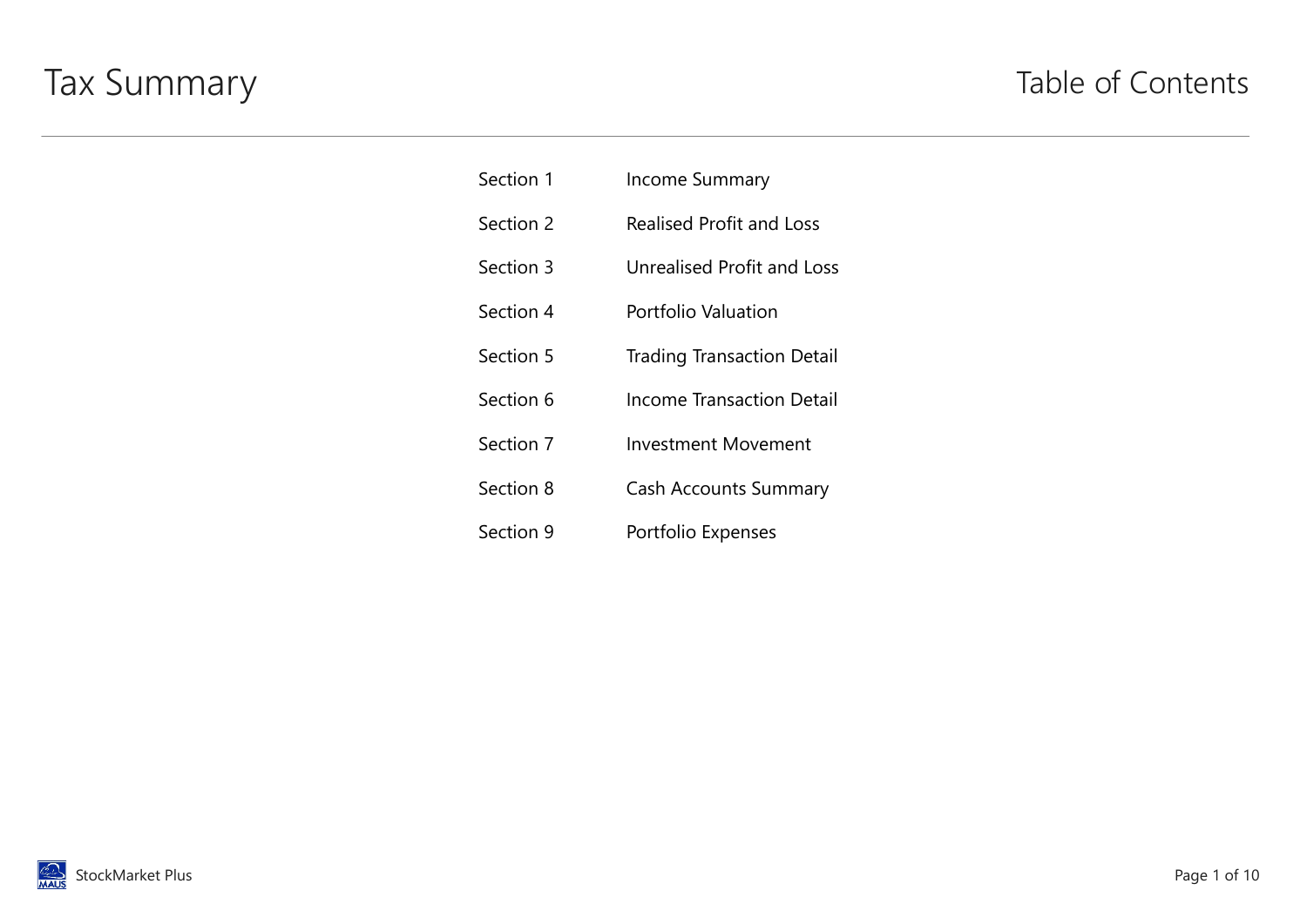# Income Summary

### SAMPLE PORTFOLIO 1

From 01 July 2016 to 30 June 2017

| Dividends and LICs     |      | Trusts |
|------------------------|------|--------|
| Australian             |      |        |
| Franked                | 0.00 |        |
| Unfranked              | 0.00 |        |
| Franking credits       | 0.00 |        |
| Withholding tax        | 0.00 |        |
| Interest income        | 0.00 |        |
| Other income           | 0.00 |        |
| Foreign                |      |        |
| Foreign income         | 0.00 |        |
| Foreign credits        | 0.00 |        |
| Non-assessable Amounts |      |        |
| Tax free               | 0.00 |        |
| Tax deferred           | 0.00 |        |
|                        |      |        |
|                        |      |        |

| Australian                   |      |
|------------------------------|------|
| Franked                      | 0.00 |
| Unfranked                    | 0.00 |
| Franking credits             | 0.00 |
| Withholding tax              | 0.00 |
| Interest income              | 0.00 |
| Other income                 | 0.00 |
| Foreign                      |      |
| Foreign income               | 0.00 |
| Foreign credits              | 0.00 |
| Non-assessable Amounts       |      |
| Tax free                     | 0.00 |
| Tax deferred                 | 0.00 |
| Capital gain (within Trusts) |      |
| Indexed gain                 | 0.00 |
| Discounted gain              | 0.00 |
| Non Discounted gain          | 0.00 |
|                              |      |

0.00 0.00

Total Assessable Dividend Income Total Assessable Trust Income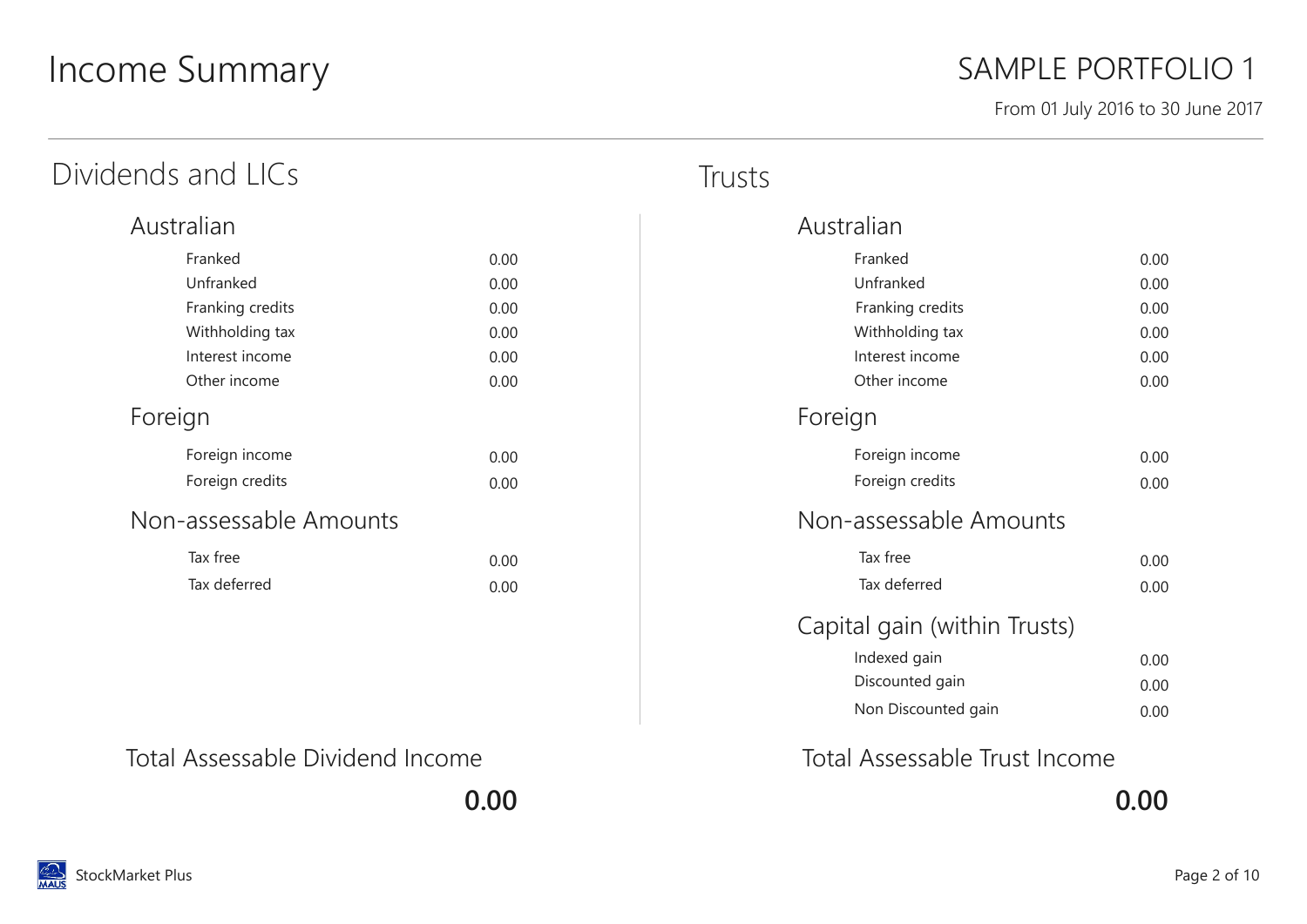# Realised Profit and Loss

## SAMPLE PORTFOLIO 1

#### From 01 July 2016 to 30 June 2017

| Security          | Sale Date  | Purchase Date | Units  | Net Proceeds | Indexed<br>Cost Base | Gross Gain<br>(Discount) | Gross Gain<br>(Non-discount) | Losses   | Taxable Gain |
|-------------------|------------|---------------|--------|--------------|----------------------|--------------------------|------------------------------|----------|--------------|
| Asciano LTD [AIO] | 19/08/2016 | 15/06/2007    | 400.   | 3,312.00     | 4,190.00             | 0.00                     | 0.00                         | (878.00) | (878.00)     |
| Asciano LTD [AIO] | 19/08/2016 | 26/08/2009    | 2,388. | 19,772.64    | 2,626.80             | 17,145.84                | 0.00                         | 0.00     | 8,572.92     |
| Asciano LTD [AIO] | 19/08/2016 | 08/12/2011    | 1,194. | 9,886.32     | 5,063.40             | 4,822.92                 | 0.00                         | 0.00     | 2,411.46     |

#### Summary

| Total capital losses:                               | (878.00)  |
|-----------------------------------------------------|-----------|
| Total capital gains:                                |           |
| Non-discount gains:                                 | 0.00      |
| Discountable gains (pre-discounte                   | 21,968.76 |
| Taxable capital gains / (losses) for the portfolio: | 10,545.38 |
| Marginal tax rate:                                  | 47.0%     |
| Capital gains tax:                                  | 4,956.33  |

Rule: The capital gains tax is derived from the subtraction of capital loss from non-discount gains, then any residual losses from discountable gains. If there are any net non-discount gains, these are fully taxable, whilst any net discountable gains are discounted by 50% (33% for super, 0% for company) .

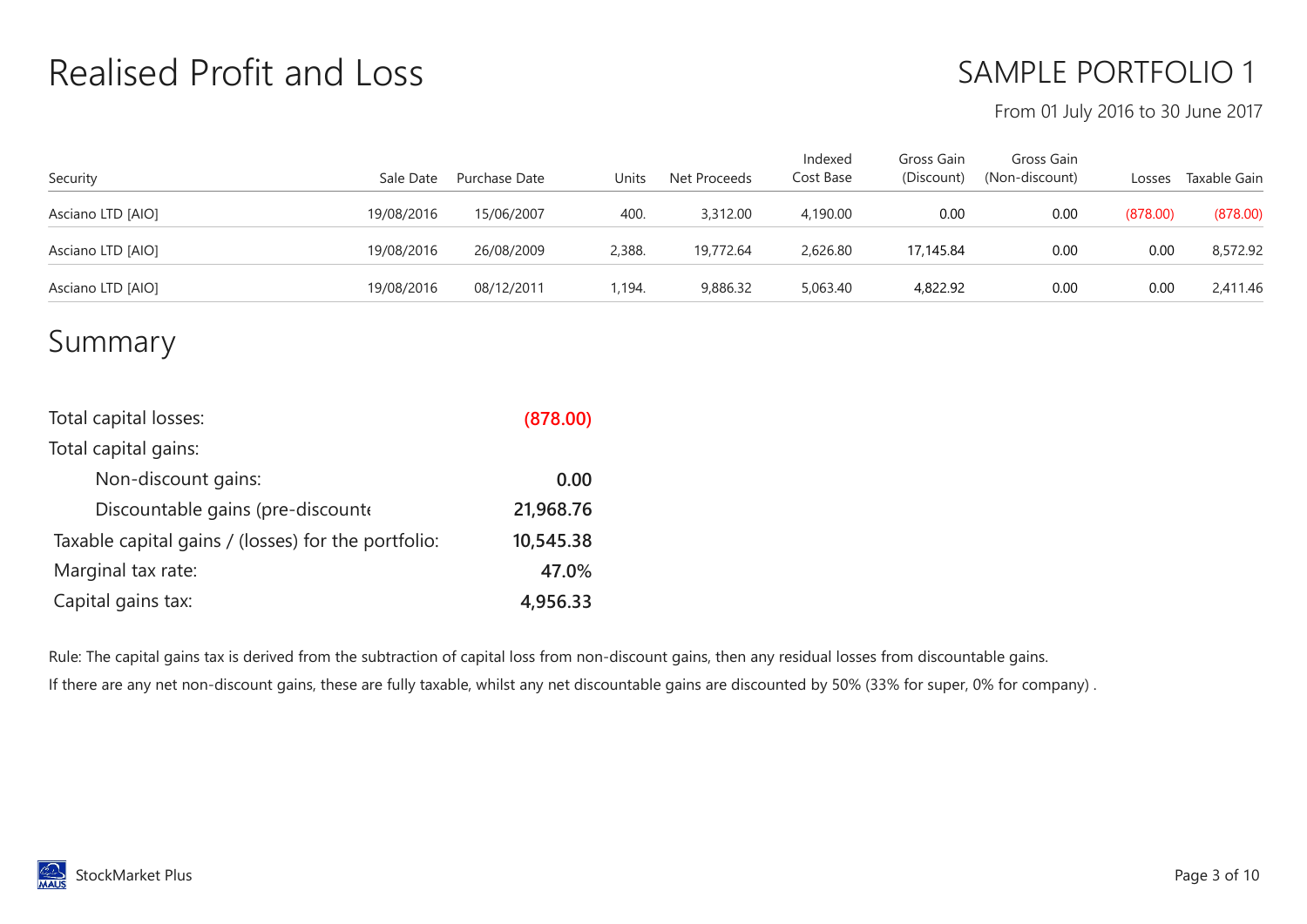# Unrealised Profit and Loss

## SAMPLE PORTFOLIO 1

#### As at: 30 June 2017

| Security                          | Purchase<br>Date | Units  | Market<br>Value | Indexed<br>Cost Base | Gross Gain<br>(Discount) | Gross Gain<br>(Non-discount) | Losses   | Taxable<br>Gain |
|-----------------------------------|------------------|--------|-----------------|----------------------|--------------------------|------------------------------|----------|-----------------|
| AMP Limited [AMP]                 | 30/06/2005       | 1,654. | 8,584.26        | 9,267.80             | 0.00                     | 0.00                         | (683.54) | (683.54)        |
| Australia & Nz Bank [ANZ]         | 30/06/2005       | 993.   | 28,518.96       | 5,088.00             | 23,430.96                | 0.00                         | 0.00     | 11,715.48       |
| BHP [BHP]                         | 30/06/2005       | 1,413. | 32,894.64       | 7,305.66             | 25,588.98                | 0.00                         | 0.00     | 12,794.49       |
| Boral Limited [BLD]               | 30/06/2005       | 1,100. | 7,645.00        | 3,476.00             | 4,169.00                 | 0.00                         | 0.00     | 2,084.50        |
| Commonwealth Bank. [CBA]          | 30/06/2005       | 300.   | 24,843.00       | 3,135.00             | 21,708.00                | 0.00                         | 0.00     | 10,854.00       |
| Commonwealth Bank. [CBA]          | 30/06/2005       | 600.   | 49,686.00       | 3,240.00             | 46,446.00                | 0.00                         | 0.00     | 23,223.00       |
| National Aust. Bank [NAB]         | 30/06/2005       | 1,710. | 50,598.90       | 9,238.03             | 41,360.87                | 0.00                         | 0.00     | 20,680.43       |
| South32 [S32]                     | 30/06/2005       | 1,413. | 3,786.84        | 558.34               | 3,228.50                 | 0.00                         | 0.00     | 1,614.25        |
| <b>Westpac Banking Corp [WBC]</b> | 30/06/2005       | 4,176. | 127,409.76      | 25,128.00            | 102,281.76               | 0.00                         | 0.00     | 51,140.88       |
| Origin Energy [ORG]               | 15/02/2007       | 1,484. | 10,180.24       | 1,419.89             | 8,760.35                 | 0.00                         | 0.00     | 4,380.17        |
| AMP Limited [AMP]                 | 12/12/2008       | 968.   | 5,023.92        | 3,548.00             | 1,475.92                 | 0.00                         | 0.00     | 737.96          |
| National Aust. Bank [NAB]         | 12/12/2008       | 501.   | 14,824.59       | 9,495.49             | 5,329.10                 | 0.00                         | 0.00     | 2,664.55        |
| Commonwealth Bank. [CBA]          | 23/03/2009       | 385.   | 31,881.85       | 10,010.00            | 21,871.85                | 0.00                         | 0.00     | 10,935.93       |
| Australia & Nz Bank [ANZ]         | 13/07/2009       | 1,042. | 29,926.24       | 14,999.59            | 14,926.65                | 0.00                         | 0.00     | 7,463.33        |
| Asciano LTD [AIO]                 | 26/08/2009       | 508.   | 4,638.04        | 476.25               | 4,161.79                 | 0.00                         | 0.00     | 2,080.90        |
| National Aust. Bank [NAB]         | 07/09/2009       | 68.    | 2,012.12        | 1,393.52             | 618.60                   | 0.00                         | 0.00     | 309.30          |
| Boral Limited [BLD]               | 29/07/2010       | 220.   | 1,529.00        | 902.00               | 627.00                   | 0.00                         | 0.00     | 313.50          |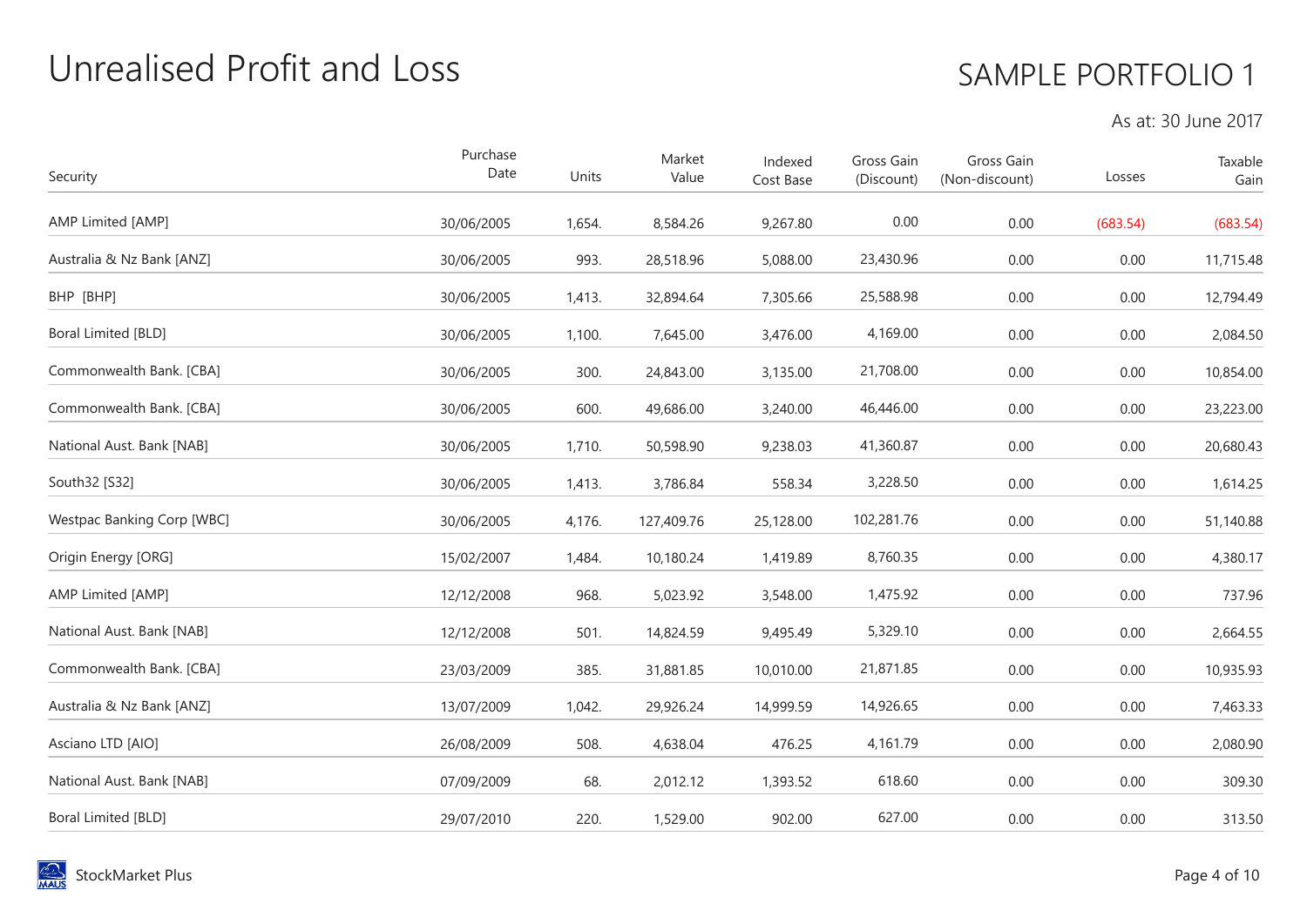# Unrealised Profit and Loss

## SAMPLE PORTFOLIO 1

#### As at: 30 June 2017

| Security                     | Purchase<br>Date | Units  | Market<br>Value | Indexed<br>Cost Base | Gross Gain<br>(Discount) | Gross Gain<br>(Non-discount) | Losses     | Taxable<br>Gain |
|------------------------------|------------------|--------|-----------------|----------------------|--------------------------|------------------------------|------------|-----------------|
| Origin Energy [ORG]          | 12/04/2011       | 297.   | 2,037.42        | 3,861.00             | 0.00                     | 0.00                         | (1,823.58) | (1,823.58)      |
| <b>BlueScope Steel [BSL]</b> | 29/12/2011       | 453.   | 5,984.13        | 181.20               | 5,802.93                 | 0.00                         | 0.00       | 2,901.47        |
| Wesfarmers Limited [WES]     | 21/08/2013       | 533.   | 21,383.96       | 21,689.36            | 0.00                     | 0.00                         | (305.40)   | (305.40)        |
| Wesfarmers Limited [WES]     | 21/10/2013       | 550.   | 22,066.00       | 22,381.14            | 0.00                     | 0.00                         | (315.14)   | (315.14)        |
| National Aust. Bank [NAB]    | 11/06/2015       | 183.   | 5,414.97        | 5,031.22             | 383.75                   | 0.00                         | 0.00       | 191.88          |
| Commonwealth Bank. [CBA]     | 04/09/2015       | 104.   | 8,612.24        | 4,004.00             | 4,608.24                 | 0.00                         | 0.00       | 2,304.12        |
| Australia & Nz Bank [ANZ]    | 17/09/2015       | 567.   | 16,284.24       | 14,999.98            | 1,284.26                 | 0.00                         | 0.00       | 642.13          |
| Origin Energy [ORG]          | 26/10/2015       | 1,018. | 6,983.48        | 4,072.00             | 2,911.48                 | 0.00                         | 0.00       | 1,455.74        |
| Westpac Banking Corp [WBC]   | 11/11/2015       | 182.   | 5,552.82        | 1,641.00             | 3,911.82                 | 0.00                         | 0.00       | 1,955.91        |

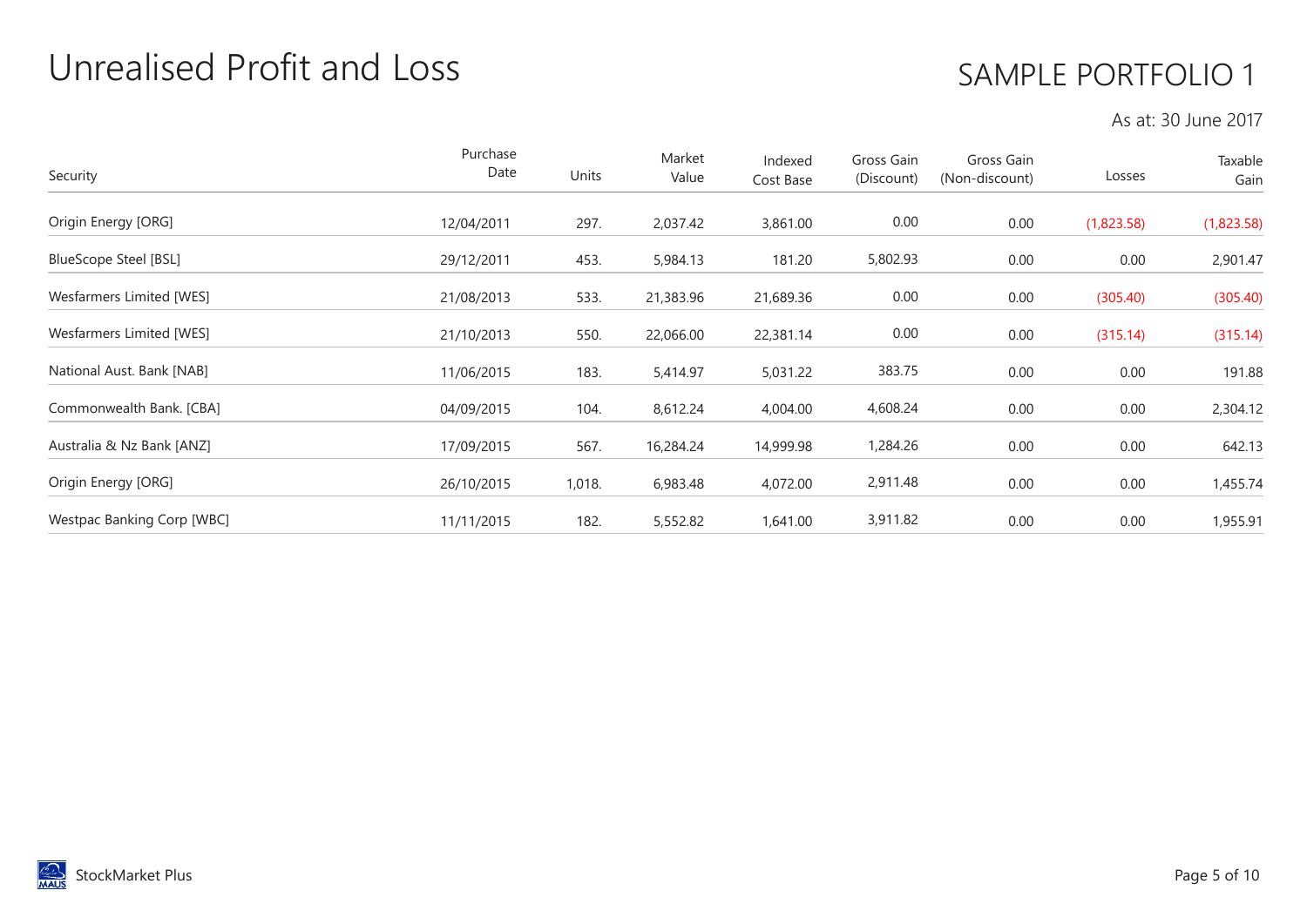# Unrealised Profit and Loss

## SAMPLE PORTFOLIO 1

As at: 30 June 2017

| Security        | Purchase<br>Date | Units | Market<br>Value | Indexed<br>Cost Base | Gross Gain<br>(Discount) | Gross Gain<br>(Non-discount) | Losses | Taxable<br>Gain |
|-----------------|------------------|-------|-----------------|----------------------|--------------------------|------------------------------|--------|-----------------|
| CYBG Bank [CYB] | 08/02/2016       | 615.  | 2,896.65        | 2,466.15             | 430.50                   | 0.00                         | 0.00   | 215.25          |

#### Summary

| Total capital losses:                               | (3, 127.66) |
|-----------------------------------------------------|-------------|
| Total capital gains:                                |             |
| Non-discount gains:                                 | 0.00        |
| Discountable gains (pre-discounted):                | 345,318.29  |
| Taxable capital gains / (losses) for the portfolio: | 171,095.32  |
| Marginal tax rate:                                  | 47.0%       |
| Capital gains tax:                                  | 80,414.80   |

Rule: The capital gains tax is derived from the subtraction of capital loss from non-discount gains, then any residual losses from discountable gains. If there are any net non-discount gains, these are fully taxable, whilst any net discountable gains are discounted by 50% (33% for super, 0% for company) .

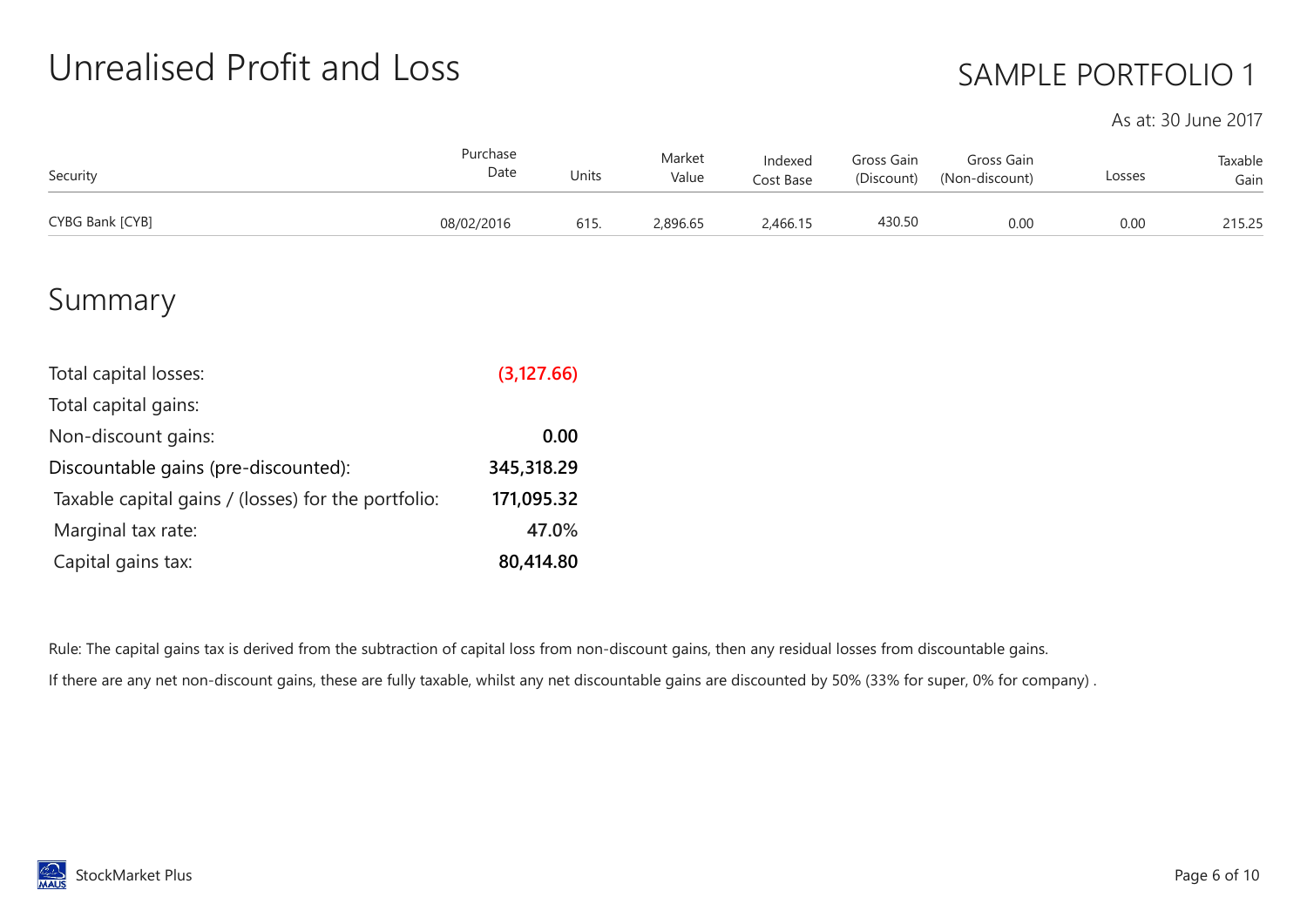# Portfolio Valuation

#### SAMPLE PORTFOLIO 1

As at: 30 June 2017

| Security                     | Quantity | Av. price | Total cost | Market<br>price | Market value | Gain / Loss | Gain / Loss | Income<br>(last 365 days) |      | Yield Weighting |
|------------------------------|----------|-----------|------------|-----------------|--------------|-------------|-------------|---------------------------|------|-----------------|
| <b>Stocks</b>                |          |           | 189,008.64 |                 | 531,199.27   | 342,190.63  | 181.0%      | 0.00                      |      |                 |
| AMP Limited [AMP]            | 2,622    | 4.888     | 12,815.80  | 5.19            | 13,608.18    | 792.38      | 6.2%        | 0.00                      | 0.0% | 2.6%            |
| Asciano LTD [AIO]            | 508      | 0.938     | 476.25     | 9.13            | 4,638.04     | 4,161.79    | 873.9%      | 0.00                      | 0.0% | 0.9%            |
| Australia & Nz Bank [ANZ]    | 2,602    | 13.485    | 35,087.57  | 28.72           | 74,729.44    | 39,641.87   | 113.0%      | 0.00                      | 0.0% | 14.1%           |
| BHP [BHP]                    | 1,413    | 5.17      | 7,305.66   | 23.28           | 32,894.64    | 25,588.98   | 350.3%      | 0.00                      | 0.0% | 6.2%            |
| <b>BlueScope Steel [BSL]</b> | 453      | 0.40      | 181.20     | 13.21           | 5,984.13     | 5,802.93    | 3202.5%     | 0.00                      | 0.0% | 1.1%            |
| Boral Limited [BLD]          | 1,320    | 3.317     | 4,378.00   | 6.95            | 9,174.00     | 4,796.00    | 109.5%      | 0.00                      | 0.0% | 1.7%            |
| Commonwealth Bank. [CBA]     | 1,389    | 14.679    | 20,389.00  | 82.81           | 115,023.09   | 94,634.09   | 464.1%      | 0.00                      | 0.0% | 21.7%           |
| CYBG Bank [CYB]              | 615      | 4.01      | 2,466.15   | 4.71            | 2,896.65     | 430.50      | 17.5%       | 0.00                      | 0.0% | 0.5%            |
| National Aust. Bank [NAB]    | 2,462    | 10.219    | 25,158.27  | 29.59           | 72,850.58    | 47,692.31   | 189.6%      | 0.00                      | 0.0% | 13.7%           |
| Origin Energy [ORG]          | 2,799    | 3.342     | 9,352.89   | 6.86            | 19,201.14    | 9,848.25    | 105.3%      | 0.00                      | 0.0% | 3.6%            |
| South 32 [S32]               | 1,413    | 0.395     | 558.34     | 2.68            | 3,786.84     | 3,228.50    | 578.2%      | 0.00                      | 0.0% | 0.7%            |
| Wesfarmers Limited [WES]     | 1,083    | 40.693    | 44,070.50  | 40.12           | 43,449.96    | (620.54)    | (1.4%)      | 0.00                      | 0.0% | 8.2%            |
| Westpac Banking Corp [WBC]   | 4,358    | 6.142     | 26,769.00  | 30.51           | 132,962.58   | 106,193.58  | 396.7%      | 0.00                      | 0.0% | 25.0%           |
| Total:                       |          |           | 189,008.64 |                 | 531,199.27   | 342,190.63  | 181.0%      | 0.00                      |      |                 |

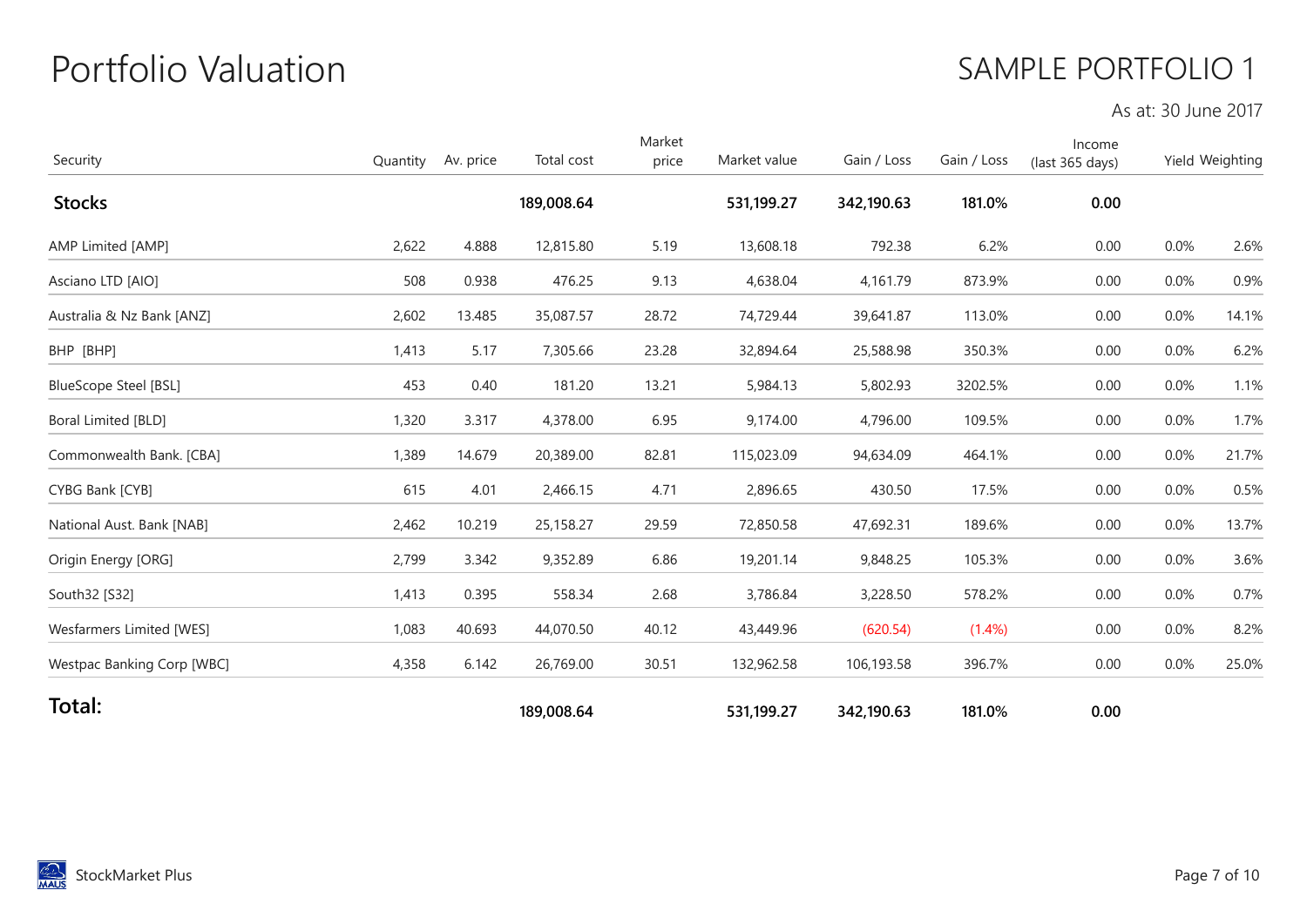# Trading Transaction Details

## SAMPLE PORTFOLIO 1

#### From 01 July 2016 to 30 June 2017

| Date       | Type | Security          | Quantity | Unit pice | Fees | Consideration Broker |  |
|------------|------|-------------------|----------|-----------|------|----------------------|--|
| 19/08/2016 | Sold | Asciano LTD [AIO] | 3,982.   | 8.28      | 0.00 | (32,970.96)          |  |
| Total:     |      |                   |          |           | 0.00 | (32,970.96)          |  |

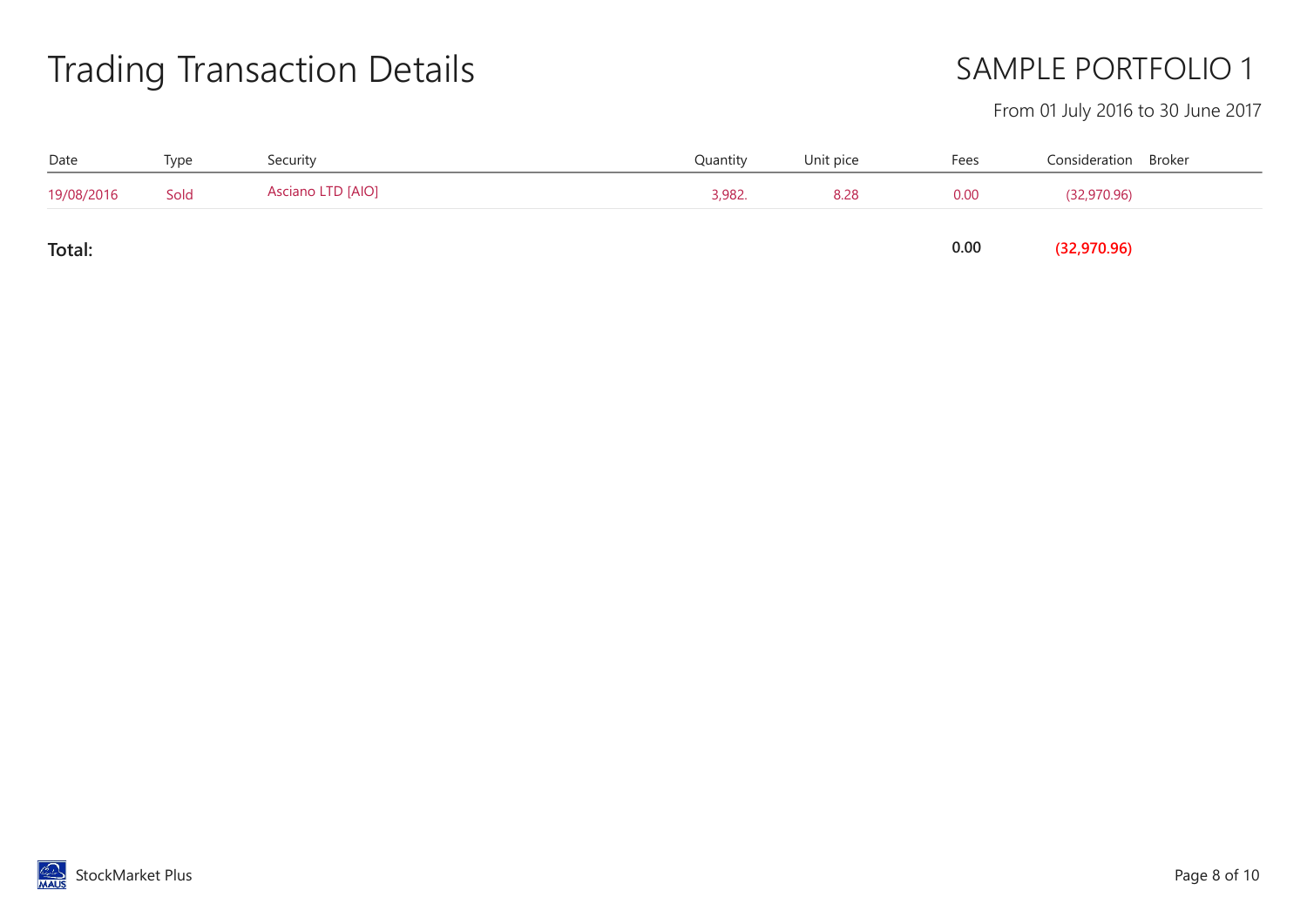# Investment Movement **Investment** SAMPLE PORTFOLIO 1

From 01 July 2016 to 30 June 2017

|                              | Opening Balance |            |            | Additions     |        | Disposals |           |        | <b>Closing Balance</b> |            |              |
|------------------------------|-----------------|------------|------------|---------------|--------|-----------|-----------|--------|------------------------|------------|--------------|
| Security                     | Units           | Cost       | Value      | Units<br>Cost | Units  | Cost      | P/L       | Units  | Cost                   | Market     | Movement     |
| <b>Stock</b>                 |                 | 200,888.84 | 497,447.20 | 0.00          |        | 11,880.20 | 21,090.76 |        | 189,008.64             | 531,199.27 | 45,632.28    |
| AMP Limited [AMP]            | 2,622.          | 12,815.80  | 13,529.52  |               |        |           |           | 2,622. | 12,815.80              | 13,608.18  | 78.66        |
| Asciano LTD [AIO]            | 4,490.          | 12,356.45  | 39,646.70  |               | 3,982. | 11,880.20 | 21,090.76 | 508.   | 476.25                 | 4,638.04   | $-23,128.46$ |
| Australia & Nz Bank [ANZ]    | 2,602.          | 35,087.57  | 60,990.88  |               |        |           |           | 2,602. | 35,087.57              | 74,729.44  | 13,738.56    |
| BHP [BHP]                    | 1,413.          | 7,305.66   | 24,784.02  |               |        |           |           | 1,413. | 7,305.66               | 32,894.64  | 8,110.62     |
| <b>BlueScope Steel [BSL]</b> | 453.            | 181.20     | 2,908.26   |               |        |           |           | 453.   | 181.20                 | 5,984.13   | 3,075.87     |
| Boral Limited [BLD]          | 1,320.          | 4,378.00   | 7,814.40   |               |        |           |           | 1,320. | 4,378.00               | 9,174.00   | 1,359.60     |
| Commonwealth Bank. [CBA]     | 1,389.          | 20,389.00  | 100,799.73 |               |        |           |           | 1,389. | 20,389.00              | 115,023.09 | 14,223.36    |
| CYBG Bank [CYB]              | 615.            | 2,466.15   | 2,810.55   |               |        |           |           | 615.   | 2,466.15               | 2,896.65   | 86.10        |
| National Aust. Bank [NAB]    | 2,462.          | 25,158.27  | 60,589.82  |               |        |           |           | 2,462. | 25,158.27              | 72,850.58  | 12,260.76    |
| Origin Energy [ORG]          | 2,799.          | 9,352.89   | 15,309.41  |               |        |           |           | 2,799. | 9,352.89               | 19,201.14  | 3,891.73     |
| South32 [S32]                | 1,413.          | 558.34     | 2,239.61   |               |        |           |           | 1,413. | 558.34                 | 3,786.84   | 1,547.24     |
| Wesfarmers Limited [WES]     | 1,083.          | 44,070.50  | 42,518.58  |               |        |           |           | 1,083. | 44,070.50              | 43,449.96  | 931.38       |
| Westpac Banking Corp [WBC]   | 4,358.          | 26,769.00  | 123,505.72 |               |        |           |           | 4,358. | 26,769.00              | 132,962.58 | 9,456.86     |
| <b>Total</b>                 |                 | 200,888.84 | 497,447.20 | 0.00          |        | 11,880.20 | 21,090.76 |        | 189,008.64             | 531,199.27 | 45,632.28    |